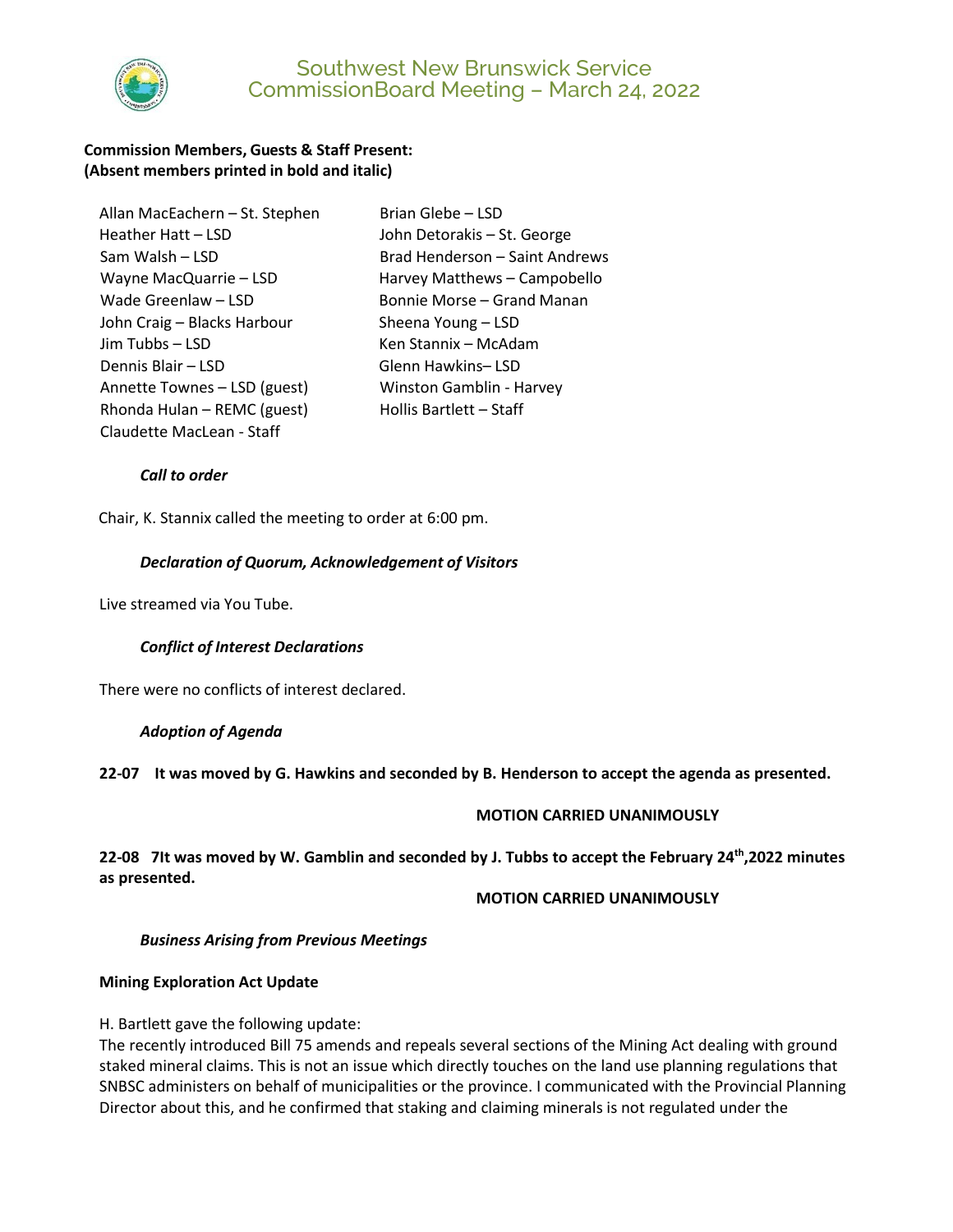

# Southwest New Brunswick Service CommissionBoard Meeting – March 24, 2022

Community Planning Act. The regulations dealing with this matter fall under the purview of the Mining Act, which is administered by the Department Natural Resources and Energy Development. In fact, to provide clarity on the matter, several rural plans in the region have included this general provision: 2.2(4) In all zones created by this Regulation, the use of land for the purposes of staking, claiming, exploration and extraction of minerals and carboniferous deposits shall be permitted, subject to applicable regulations. While providing clarity to the reader, such a provision is redundant because any rural plan that would attempt to regulate the staking and claiming of minerals could either be rejected by the province or appealed based on a misapplication of the Community Planning Act. What the Community Planning Act can do is regulate any mining developments on the surface of land. This includes any new buildings or open-air excavations. Zoning can either permit, regulate, or prohibit, the development of the surface of land for the purposes of a quarry, gravel pit, or surface mining operation. Zoning cannot prohibit or regulate underground mining tunnels, nor can it prohibit someone from staking or claiming minerals on a piece of land.

J. Detorakis voiced his displeasure with these changes to the Act.

## **Local Governance Reform Update**

Meetings were held earlier this month with the main topic being economic development and how to tackle this new service. The consensus was that the RSC should host a workshop with the Board, transition facilitator, representatives from Musquash & Lepreau, and facilitator(s) to define a strategy for economic development for our region. The results of this planning session should yield a guiding document on how to proceed and what level of service is appropriate for RSC10. It was felt that this will be an all-day session, similar to our previous strategic planning session and so it will likely be held at the Algonquin or similar and should happen either April or May at the latest. Planning is underway and more details will follow. On March 16th, 2022 there was another meeting with the executive director and representatives from ONB, CBDC, ECDC, PETL, ACOA and Future St Stephen. The discussion centered around economic development again, the involvement that these organizations might have, and the upcoming strategy session. PETL agreed to provide funding for this session, and all agencies present agreed to have some involvement with the process.

Vibrant Communities Charlotte County have formed a transition committee which have met with the executive director on March 9. We should have a written agreement with ESIC in the near future, and are working out the terms of the transition.

B. Henderson felt municipalities should be more involved with the whole reform process and to be part of the strategy. K. Stannix noted we need to be proactive with a vision of where we are going in the new year. W. Greenlaw asked the ED to investigate all entities in the area, who they are, where there funding is coming from and what their purpose is in regard to Economic Development. Considerable discussion ensued with a lot of different ideas around the table.

## *New Business*

## **Election of Officers**

In the by-laws, it specifies states in years where there are municipal elections, we skip the election of officers until the electors are sworn into office.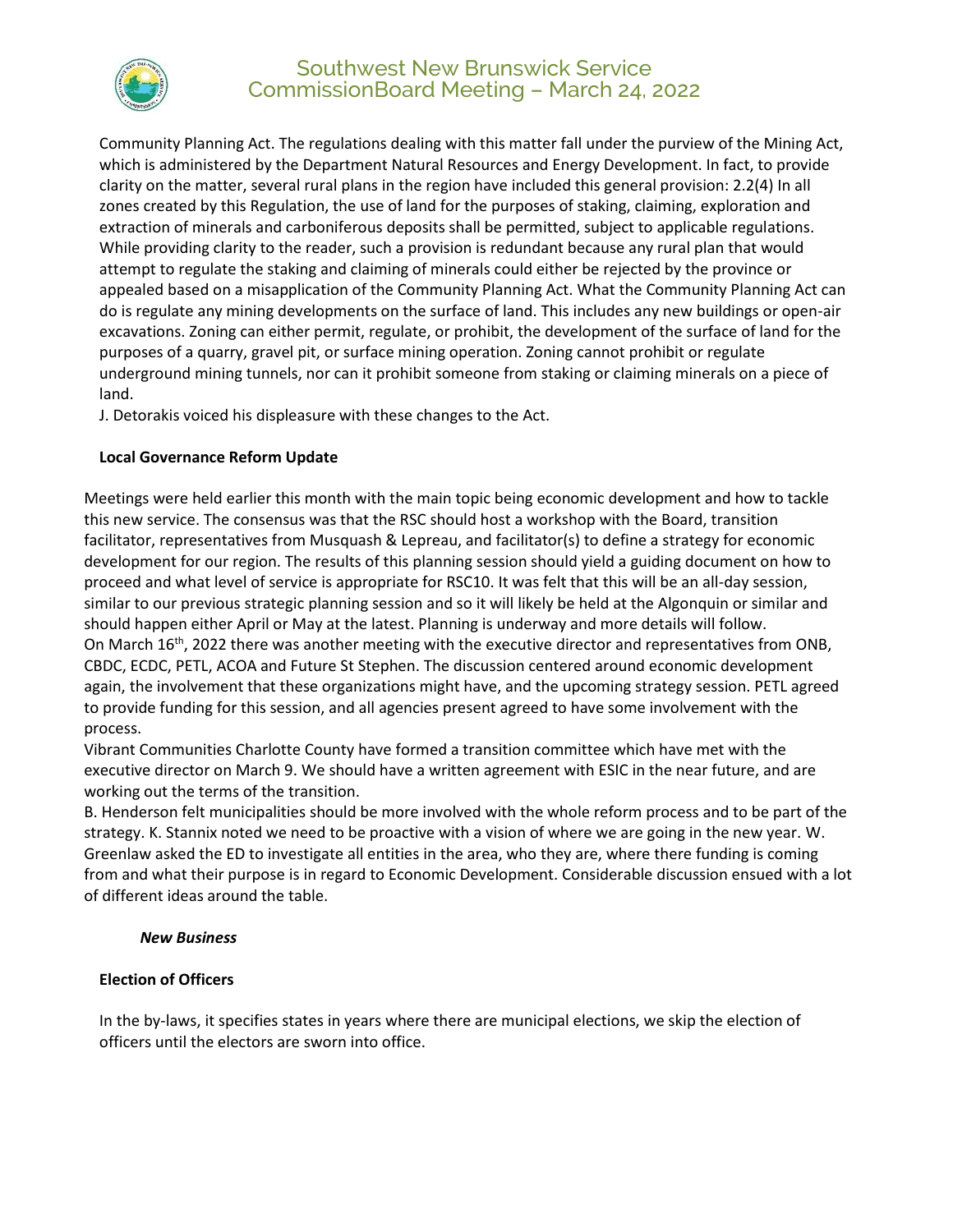

**22-09 It was moved by W. Gamblin, seconded by S. Walsh that it be resolved that SNBSC will suspend the election of officers at the 2022 AGM until the first regular Board meeting after the 2022 municipal elections in accordance with 2.5.1 of the SNBSC by-laws.** 

#### **MOTION CARRIED UNANIMOUSLY**

**22-10 It was moved by S. Walsh, seconded by D. Blair that it be resolved that SNBSC will continue to hold regular Board meetings for the remainder of the year with the current Executive Officers in place until November 2022.** 

## **MOTION CARRIED UNANIMOUSLY**

#### **Discussion on SNBSC mileage rate**

Presently the Commission pays .41 cents per km. A discussion ensued regarding increasing this to reflect current fuel costs. S. Walsh noted it is not just the price of fuel, but all costs associated with operating a vehicle. K. Stannix suggested more research be done by checking CAA rates and Consumer Report. W. Greenlaw suggested a premium rate variable mileage rate based on market conditions.

**22-11 It was moved by D. Blair seconded by J. Tubbs that a notice of motion be given to change the bylaws be remove the reference in the appendix pertaining to the mileage rate referencing the Provincial mileage rates.** 

#### **MOTION CARRIED UNANIMOUSLY**

## *Committee & Staff Reports*

#### **Executive Director's Report**

H. Bartlett presented his report which was included in the Board Packages distributed by email.

#### **Planning Management Committee Report**

D. Blair presented his report which was included in the Board Packages distributed by email.

# **22-12 It was moved by D. Blair and seconded by W. Gamblin that the Board remove Dean Fletcher from PRAC and that a written notice be provided to Dean and the PRAC regarding his removal. MOTION CARRIED UNANIMOUSLY**

**22-13 It was moved by D. Blair and seconded by W. Gamblin that the Board appoint David Chessie to PRAC but with a membership that expires at end of 2022 and that a written notice be provided to David and the PRAC regarding his appointment.**

#### **MOTION CARRIED UNANIMOUSLY**

## **Finance Report**

H. Bartlett presented his report which was included in the Board Packages distributed by email.